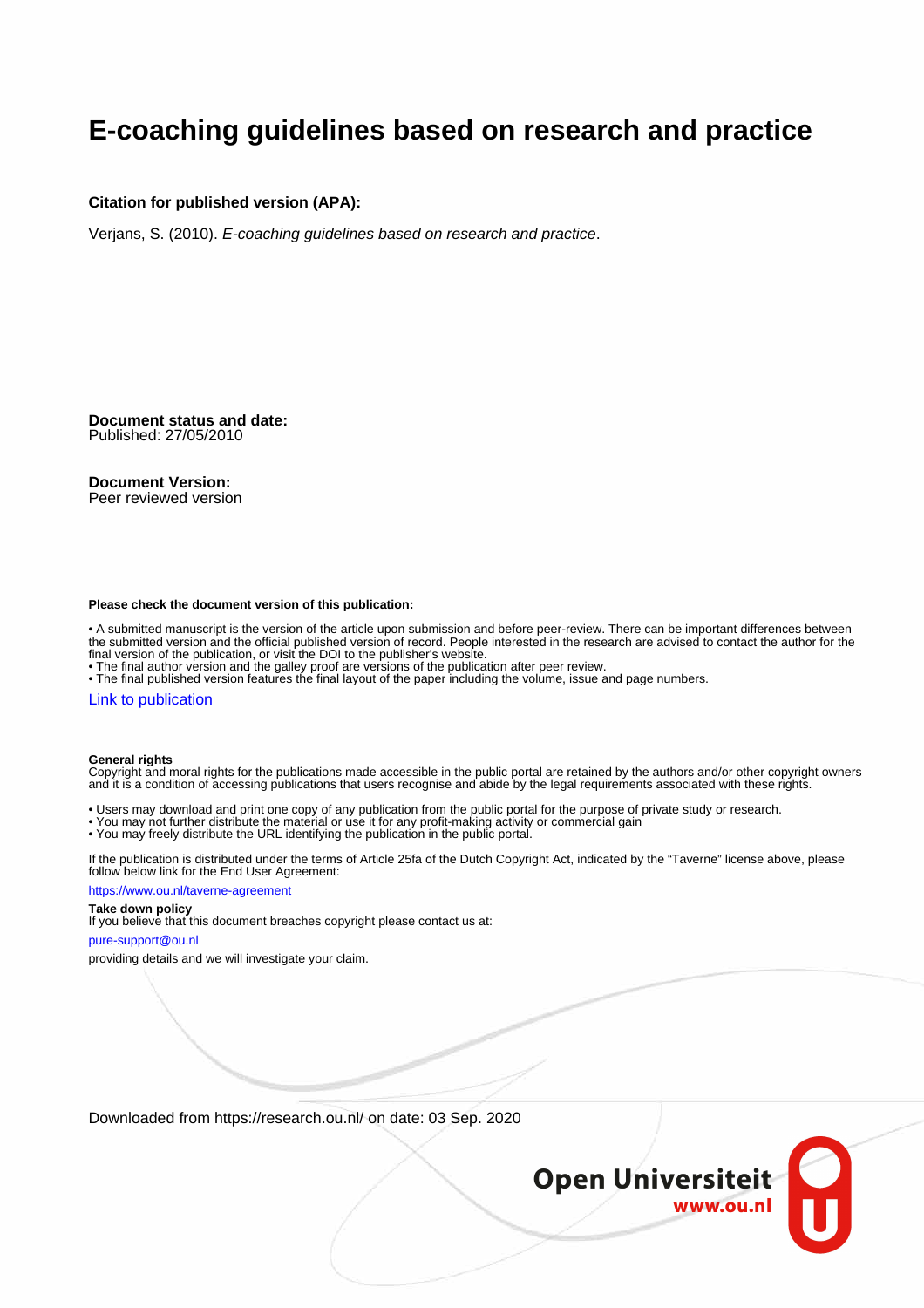# **E-coaching Guidelines based on research and practice**

Steven Verjans, PhD Centre for Learning Sciences and Technologies

Open Universiteit

The Netherlands

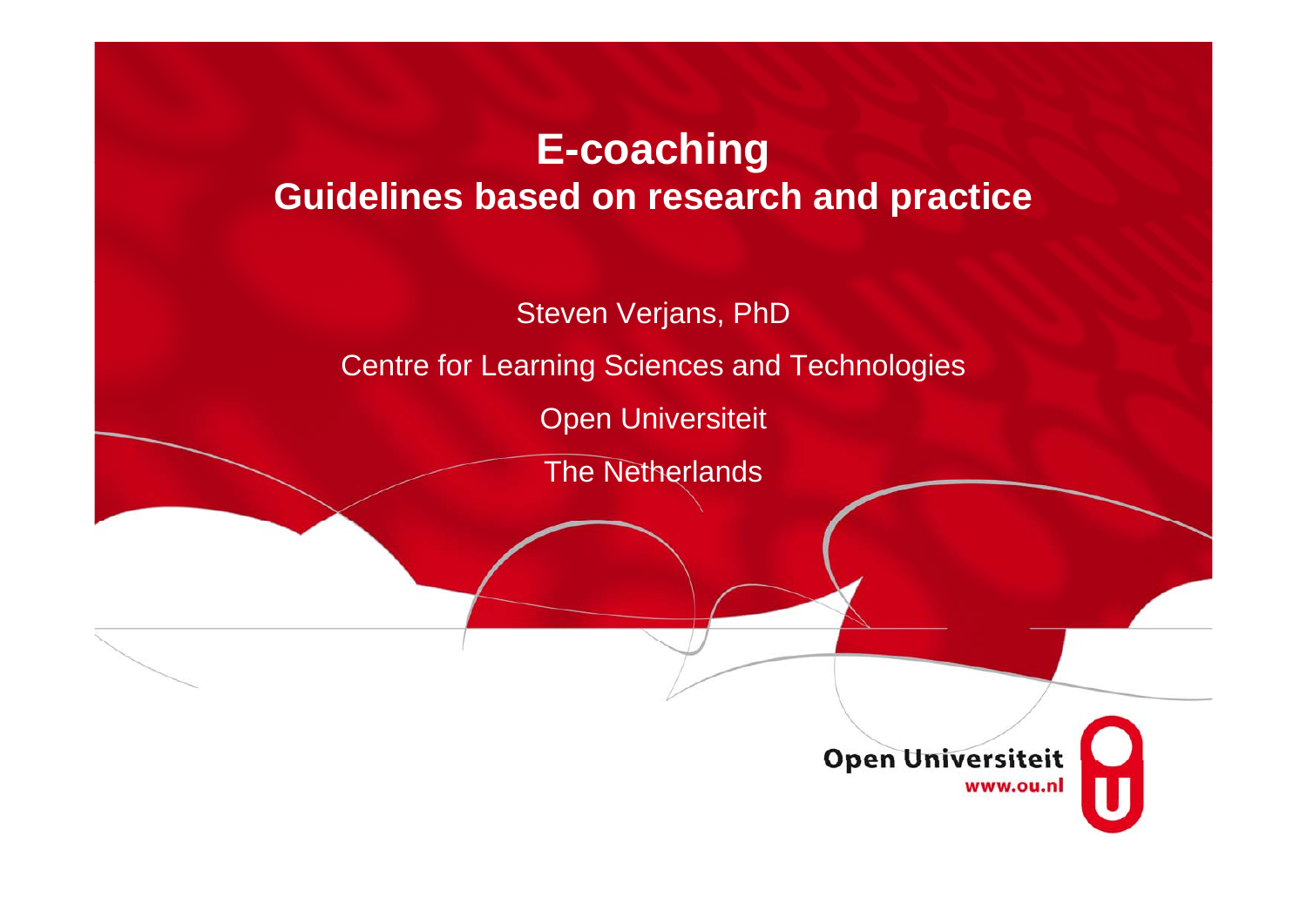### **Virtual mobility anecdote**

| skype kingston                                                                                                                                                                                                                                                                                                                                                                       |                   |                                                            | m                        | ▭<br>х               |  |
|--------------------------------------------------------------------------------------------------------------------------------------------------------------------------------------------------------------------------------------------------------------------------------------------------------------------------------------------------------------------------------------|-------------------|------------------------------------------------------------|--------------------------|----------------------|--|
| Skype Gesprek                                                                                                                                                                                                                                                                                                                                                                        | Bellen Beeld      | Help<br>Extra                                              |                          |                      |  |
| $\times$ king                                                                                                                                                                                                                                                                                                                                                                        |                   |                                                            |                          | + Personen toevoegen |  |
| f*uuglllll<br>$\blacktriangleleft$<br>r                                                                                                                                                                                                                                                                                                                                              |                   |                                                            |                          |                      |  |
|                                                                                                                                                                                                                                                                                                                                                                                      |                   | 21:38 Nederland                                            |                          |                      |  |
| <b>S</b> Skype                                                                                                                                                                                                                                                                                                                                                                       |                   |                                                            | Telefoonnummer toevoegen |                      |  |
| ₹T⊡                                                                                                                                                                                                                                                                                                                                                                                  |                   |                                                            |                          | all.                 |  |
| ⊕ Toon berichten van: Gisteren → Laatste 7 dagen →<br>Laatste 30 dagen                                                                                                                                                                                                                                                                                                               |                   |                                                            |                          |                      |  |
| $\odot$ zaterdag 22 mei 2010                                                                                                                                                                                                                                                                                                                                                         |                   |                                                            |                          |                      |  |
| kingston<br>Meneer Verjans ik wil u niet storen maar ik heb uw advies nodig<br>22:39<br>over onze research. Wii moeten meer informatie hebben over<br>International Political Economy module. Het gaat over delivery<br>van de module aan de studenten op Shaffield Universiteit maar<br>ik weet het niet met wie moet ik hierover hebben. En onze dead<br>line is al op donderdag!! |                   |                                                            |                          |                      |  |
| $\odot$ maandag 24 mei 2010                                                                                                                                                                                                                                                                                                                                                          |                   |                                                            |                          |                      |  |
| Steven Verjans (celstec)<br>Hoi<br>vraag ook niet goed,                                                                                                                                                                                                                                                                                                                              |                   | i, Ik weet neit of ik je hiermee kan helpen? Ik begrijp je |                          | 9:59                 |  |
| Groet, Steven                                                                                                                                                                                                                                                                                                                                                                        |                   |                                                            |                          | 9:59                 |  |
| kingston<br>Ik ben hier, wij missen speciefiek informatie die betreft, there<br>appears to be little or nothing in terms of what all this research<br>leads you to recommend regarding the specific module we asked<br>you about, namely the International Political Economy module.                                                                                                 |                   |                                                            |                          | 10:02                |  |
| ik kan niemand vinden die mij kan iets vertellen over The<br>International Political module                                                                                                                                                                                                                                                                                          |                   |                                                            |                          | 10:03                |  |
| en dat is wat ze eigenlijk van ons vragen. We hebben veel<br>algemeene informatie, maar die kunnen wij niet zo goed linken                                                                                                                                                                                                                                                           |                   |                                                            |                          | 10:05                |  |
| ⊚ –<br>⊕ Delen▼                                                                                                                                                                                                                                                                                                                                                                      | <b>GExtra's ▼</b> |                                                            |                          |                      |  |
|                                                                                                                                                                                                                                                                                                                                                                                      |                   |                                                            |                          |                      |  |

- Student at Haagse Hogeschool
- Elective online course at Sheffield Hallam Uni
- Group research project: Interviews about elearning
- Situation:
	- misinterpreted assignment,
	- now has only 4 days to rectify situation
	- NL-mentor does not understand problem
	- UK-teacher will not change assignment
- Contacts me: What can I do?



Move-IT Webinar - 27-May-2010 Page 2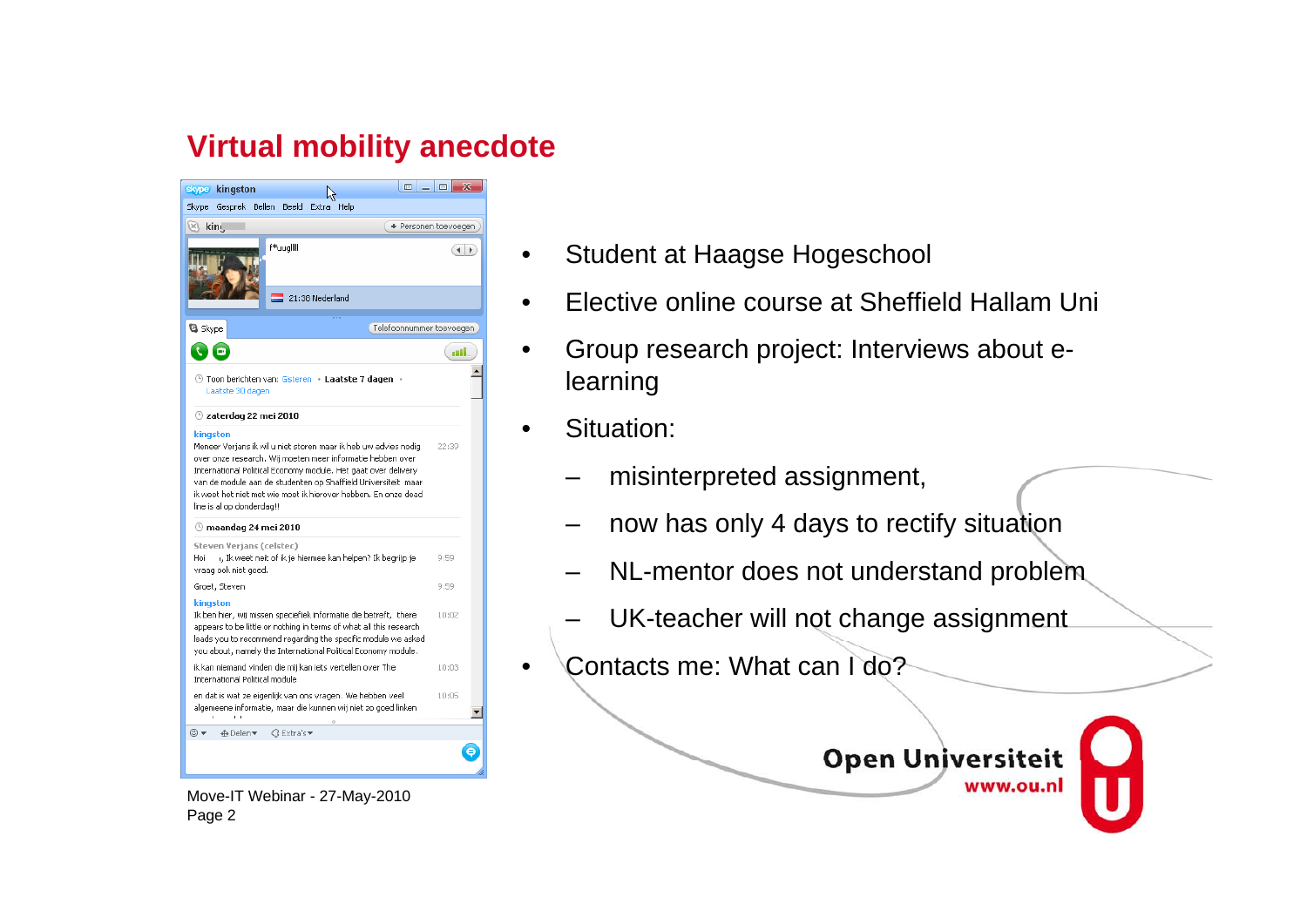# **E-coaching Guidelines based on research and practice**

### **OVERVIEW**

- E-coaching examples
- Characteristics of learning situations
- E-coaching competences in the literature
- Guidelines based on experience and literature
- Social media: new tools for e-coaching

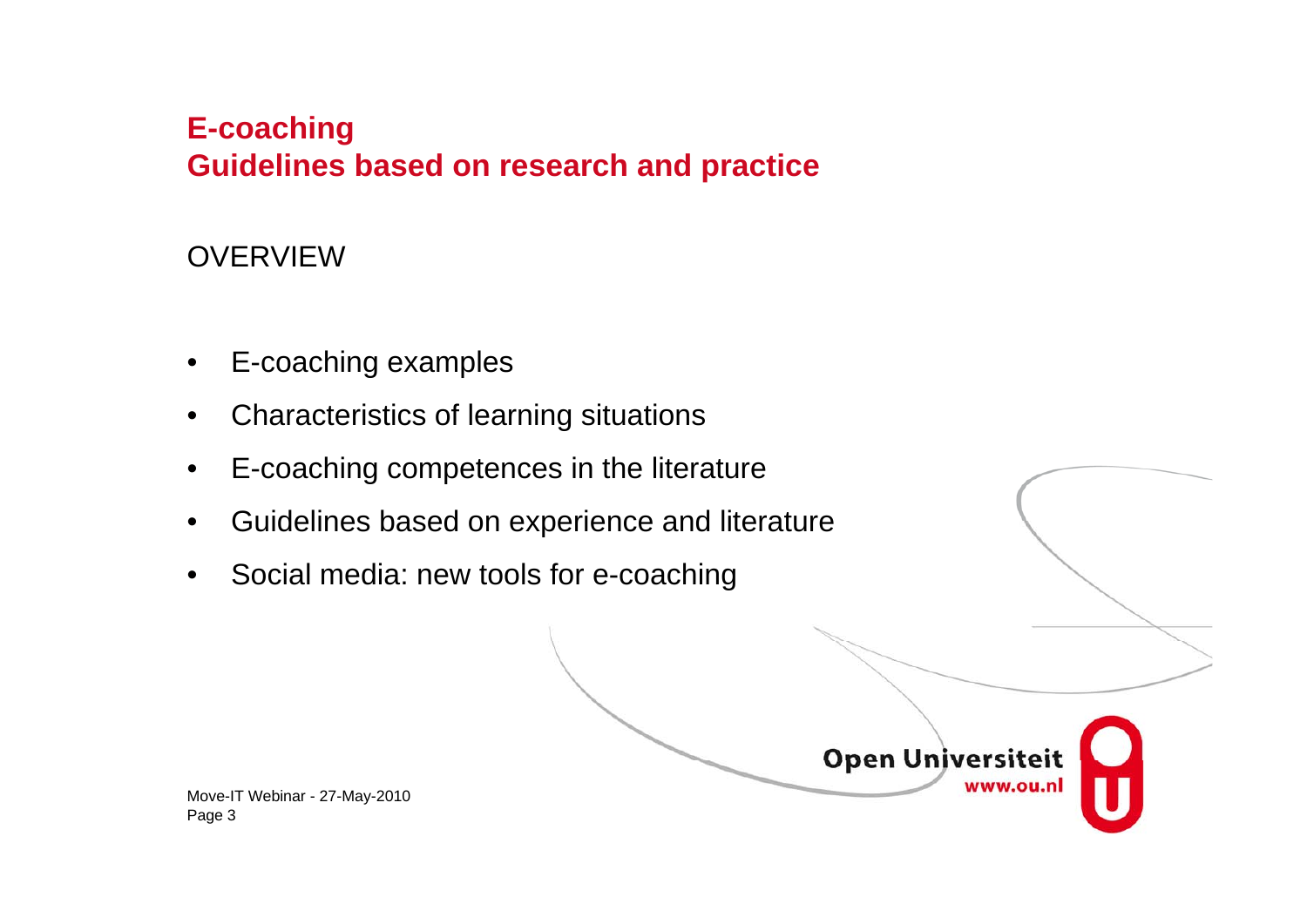### **Example 1 – Eliseleren & Toll-Net**

- Online in-service training course for teachers about technology supported learning
- Characteristics
	- Group-based learning (15 students & 2 active e-coaches)
	- Strict pacing (8 modules in 10 weeks)
	- Group-centric learning (Tasks lead to sharing experiences)
	- Non-formal learning (Only certificate of attendance)
	- Post-initial (Professional & academic teachers)
	- Mainly online (Introduction & conclusion face2face)
	- Mainly asynchronous (Few web meetings)

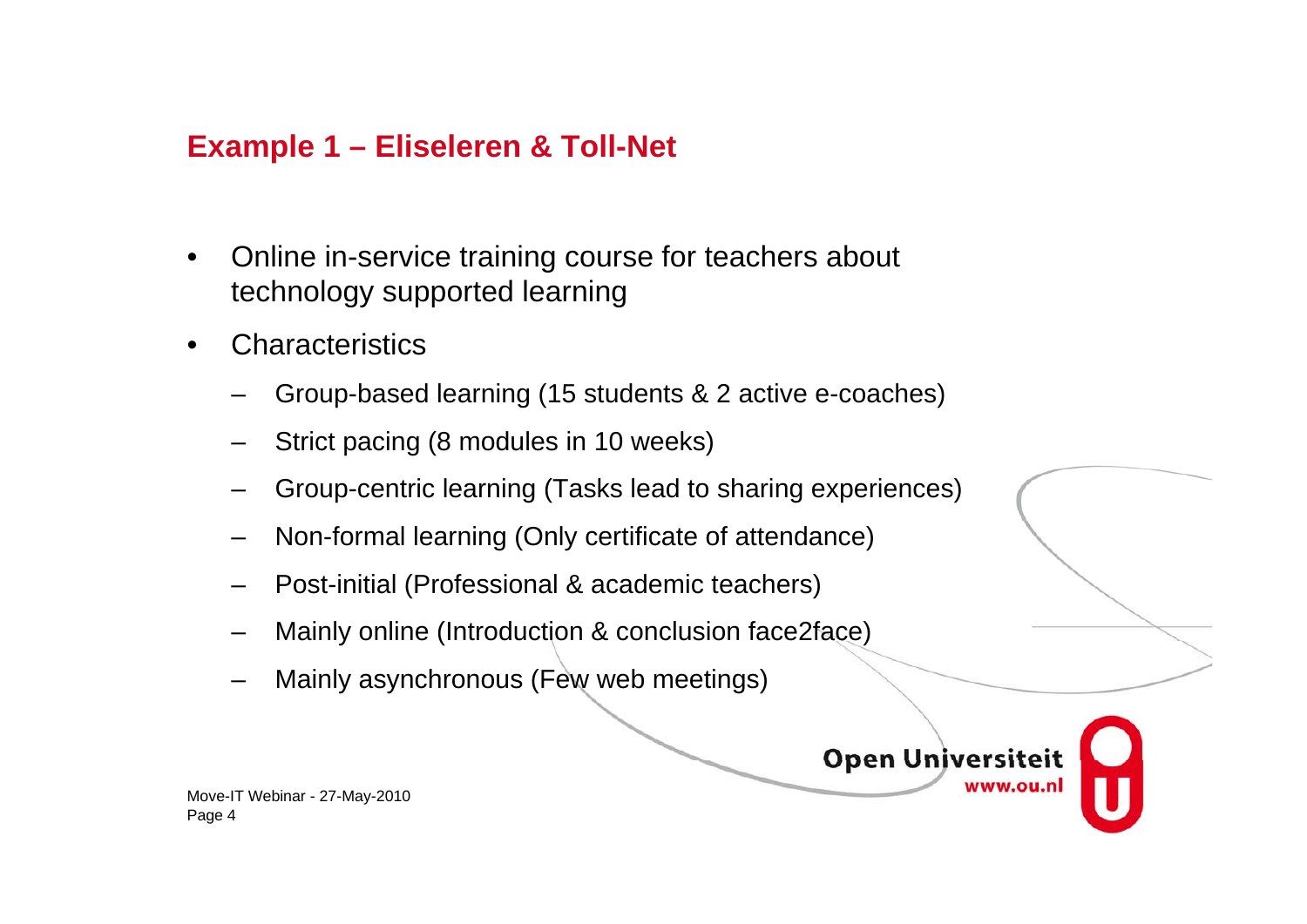

| moodle.toll-net.be Toll-cursus (klad)      |                                                                                                                                                         |                                                                                                           | Terug naar mijn rol                                       |        |
|--------------------------------------------|---------------------------------------------------------------------------------------------------------------------------------------------------------|-----------------------------------------------------------------------------------------------------------|-----------------------------------------------------------|--------|
| Najaar 2008                                | Overzicht van de weken                                                                                                                                  |                                                                                                           | <b>Gebruikers online</b>                                  | $\Box$ |
| $\Box$<br>Mensen                           | <b>SE</b> Nieuwsforum<br>图 Opzet van de cursus                                                                                                          |                                                                                                           | (laatste 30 minuten)<br>Steven Verjans                    |        |
| 图 Deelnemers                               | 图 Wat verstaan we onder "technologie-ondersteund leren"<br>Technische benodigdheden                                                                     |                                                                                                           | <b>Laatste nieuws</b>                                     | $\Box$ |
| <b>Activiteiten</b><br>$\Box$              | 图 test bruno                                                                                                                                            | □                                                                                                         | (Er zijn nog geen<br>nieuwsberichten)                     |        |
| ■ Bronnen<br><b>SE</b> Forums              | 5 October - 11 October                                                                                                                                  |                                                                                                           | <b>Binnenkort</b>                                         | $\Box$ |
| SCORMS/AICCS<br>$\triangledown$ Testen     | <b>Startbijeenkomst</b>                                                                                                                                 | $\Box$                                                                                                    | Er zijn geen activiteiten op<br>komst                     |        |
| <b>Zoeken in forums</b><br>$\Box$<br>Start | 12 October - 18 October<br>Module 1: Zin en onzin van e-leren - Mogelijkheden en beperkingen van e-leren -<br>Vijf stappen om een cursus te ontwikkelen |                                                                                                           | Bekijk de kalender<br>Nieuwe activiteit                   |        |
| Geavanceerd zoeken ?                       | Wat is e-leren? Welke vormen van e-leren bestaan er? Wat zijn de voor- en nadelen van<br>e-leren? Hoe start ik met e-leren?                             |                                                                                                           | Recente wijzigingen $\Box$<br>Activiteit sinds Monday, 24 |        |
|                                            | <b>Modules</b><br>· eXe-bestand "Zin en onzin - Mogelijkheden en beperkingen"<br>· eXe-bestand "ADDIE-model"<br>• eXe-bestand "Analysefase"             | May 2010, 23:16<br>Volledig rapport van recente<br>wijzigingen<br>Niets nieuws sinds je laatste<br>log in |                                                           |        |
|                                            | Auteurs: Steven Verjans 1, Hervé Wellens, Mieke Vandewaetere en Bert Coolen                                                                             | $\Box$                                                                                                    |                                                           |        |

19 October - 25 October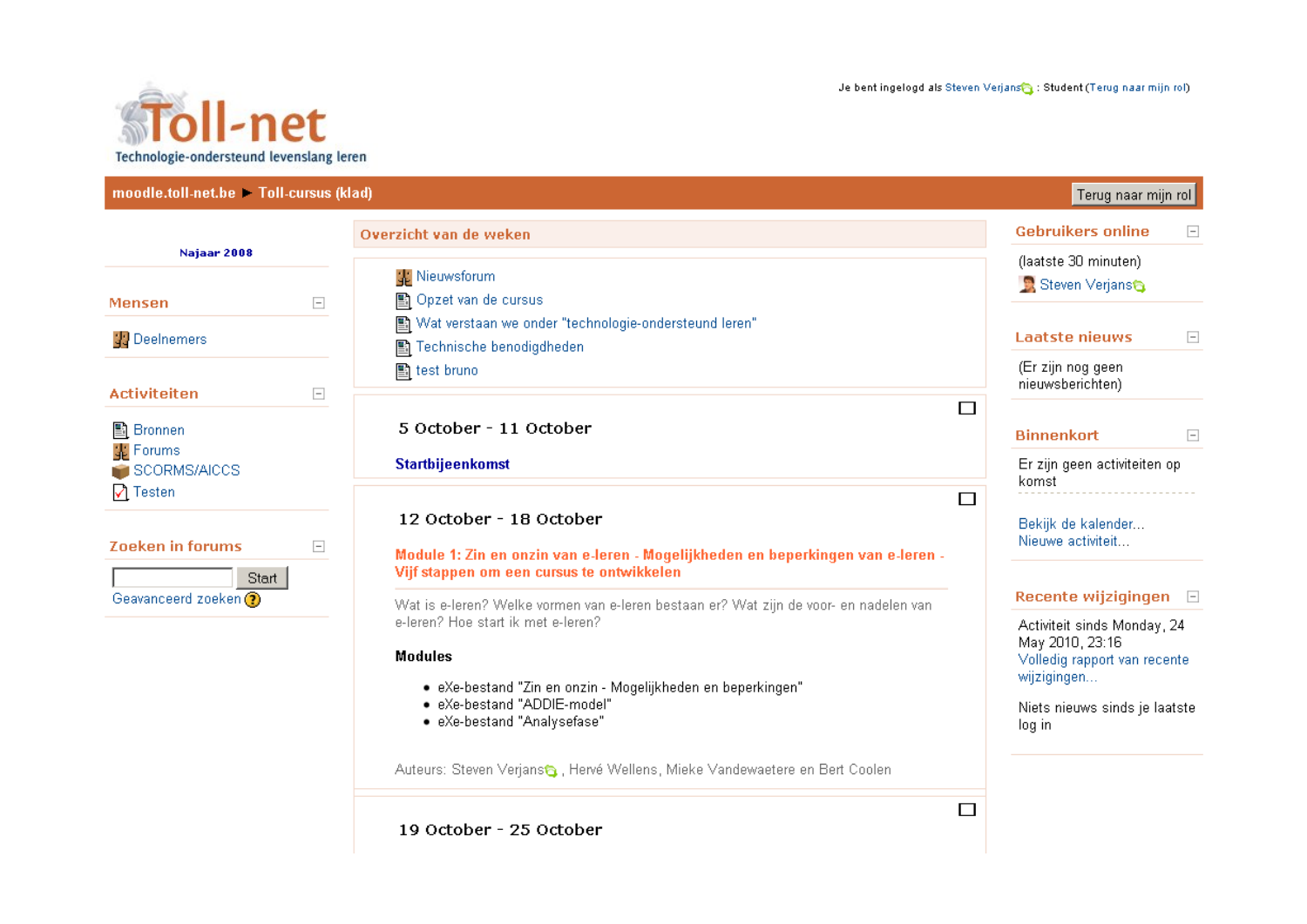#### **Example 2: "E-Learning: wat, waarom en hoe"**

- Course module (4,3 ECTS) at Open Universiteit within Master of Educational Science
- Characteristics
	- Individual learning (Limited group support, passive e-coach)
	- Any time, any pace (Start at any time, exam at any time)
	- Content-centric learning (5 study tasks)
	- Formal learning (course certificate)
	- Initial or post-initial (mainly professionals  $+35$ )
	- Distance & online (Paper-based and online)
	- Mainly asynchronous (Monthly virtual classroom)

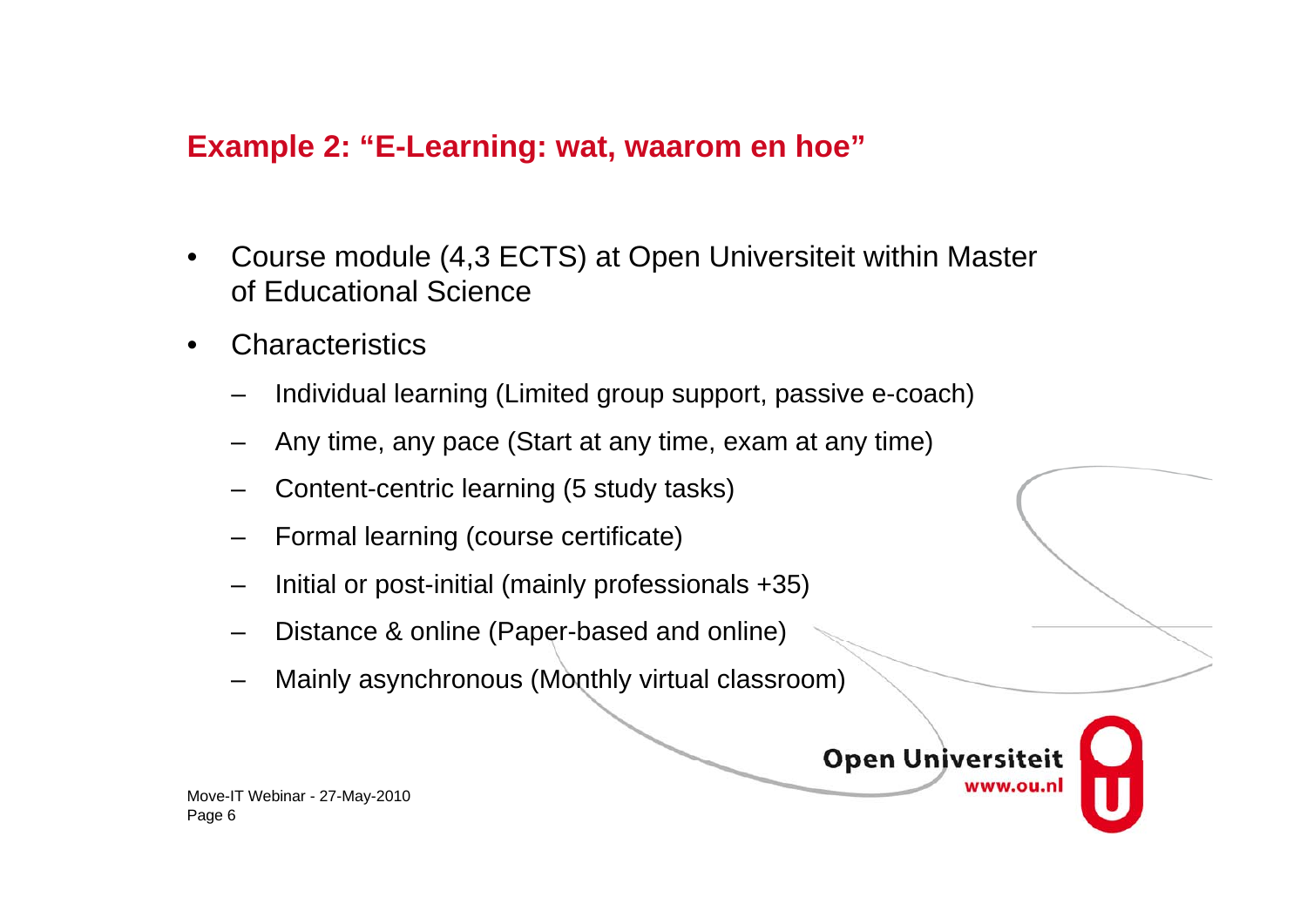# e-Learning: wat, waarom en hoe?

Een community voor de cursus e-learning van de Open Universiteit

#### Hoofdpagina Uitnodigen Mijnpagina Blogs Delicious Leden Gebeurtenissen Forum Video's Beheren

#### 028421 op del.icio.us **&** Bewerken

We maken in de cursus gebruik van delicious.com om bookmarks met elkaa te delen. Voor de cursus hebben we een aparte gebruiker aangemaakt. De gegevens van die gebruiker vind je hieronder.



I have 82 bookmarks

I have 34 people in my network

I have 41 fans

Add me to your network o



**&** Bewerken Tweets over o28421 Meer.



|              | Welkom                                                                                                                                                                                | <b>&amp;</b> Bewerken | Steven Verjans                           |
|--------------|---------------------------------------------------------------------------------------------------------------------------------------------------------------------------------------|-----------------------|------------------------------------------|
|              |                                                                                                                                                                                       |                       | Afmelden                                 |
| ar           | www.ou.n                                                                                                                                                                              |                       | $\mathbf{z}$ Inbox                       |
|              |                                                                                                                                                                                       |                       | $\blacktriangleright$ Meldingen          |
|              |                                                                                                                                                                                       |                       | Vrienden - Uitnodigen                    |
|              | Welkom op de community site van de cursus "e-Learning: wat, waarom en hoe" van de                                                                                                     |                       | $\bullet^{\circ}$ Instellingen           |
|              | Open Universiteit Nederland. Dit is een gesloten site, die - behalve de voorpagina -                                                                                                  |                       |                                          |
|              | alleen voor docenten, begeleiders en (oud-)studenten toegankelijk is.                                                                                                                 | Snel toevoegen        |                                          |
|              | Persoonlijke pagina                                                                                                                                                                   |                       |                                          |
|              | Eerst en vooral beschik je op deze site over een persoonlijke pagina, waar je informatie<br>over jezelf kwijt kan, en waar je links kan toevoegen naar bijvoorbeeld je blog, je Hyves |                       |                                          |
|              | of LinkedIn profiel. Je beschikt er over een prikbord waarop andere leden een                                                                                                         | Info                  |                                          |
|              | boodschap voor je kunnen achterlaten. Je kan er tot 5 RSS-feeds toevoegen                                                                                                             |                       | Steven Verjans<br>heeft dit Ning-netwerk |
|              | (bijvoorbeeld van je blog en je delicious account), maar ook allerhande leuke of nuttige<br>toepassingen (widgets of gadgets).                                                        |                       | opgericht.                               |
|              | Via de persoonlijke pagina's van andere leden, kan je hen uitnodigen om toe te treden                                                                                                 |                       |                                          |
|              | tot je 'vriendenkring'.                                                                                                                                                               |                       | Een Ning-netwerk oprichten. »            |
|              | <b>Blogs</b>                                                                                                                                                                          |                       |                                          |
|              | Je kan hier - via "Mijn pagina" of via het menuutje "Snel toevoegen" in de rechterkolom -                                                                                             |                       |                                          |
|              | een blog aanmaken en bijhouden (als je er zelf nog geen hebt), of je kan de RSS-feed                                                                                                  |                       |                                          |
|              | van je eigen blog hier importeren (op "Mijn pagina"), zodat iedereen je bijdragen kan                                                                                                 |                       |                                          |
|              | volgen en becommentariëren.                                                                                                                                                           |                       |                                          |
|              | Daarnaast vind je op de pagina "Alle blogposts" een chronologisch overzicht van alle                                                                                                  |                       |                                          |
|              | blogbijdragen in de cursus, vind je op de pagina "Overzicht blogs" een overzichtslijstje                                                                                              |                       |                                          |
|              | van alle studenten met het adres van hun blog, en vind je op de pagina "interne blogs"<br>de bijdragen van studenten die hun blog bijhouden op deze community site.                   |                       |                                          |
|              | Social bookmarking                                                                                                                                                                    |                       |                                          |
|              | Je vindt op deze site ook een pagina genaamd "Delicious" met bookmarks die via                                                                                                        |                       |                                          |
|              | http://www.delicious.com/worden-bijgehouden-en-gedeeld. Op die pagina vind je de                                                                                                      |                       |                                          |
| łП,          | RSS-feed van alle bookmarks die op delicious de tag "o28421" hebben gekregen, en die                                                                                                  |                       |                                          |
|              | dus door de deelnemers van de cursus zijn aangemerkt als relevant voor e-learning. Op                                                                                                 |                       |                                          |
| $\mathbf{L}$ | de voorpagina (in de linkerkolom) vind je ook de delicious-lijst van mensen die aan de                                                                                                |                       |                                          |
| ò.           | dursus deelnemen en zich in het netwerk van de gebruiker o28421 bevinden.                                                                                                             |                       |                                          |
|              | Gebeurtenissen en Forum-                                                                                                                                                              |                       |                                          |

Op deze site kan je vervolgens ook gebeurtenissen en events vinden - en zelf toevoegen die in volonnet deelt waar a laarning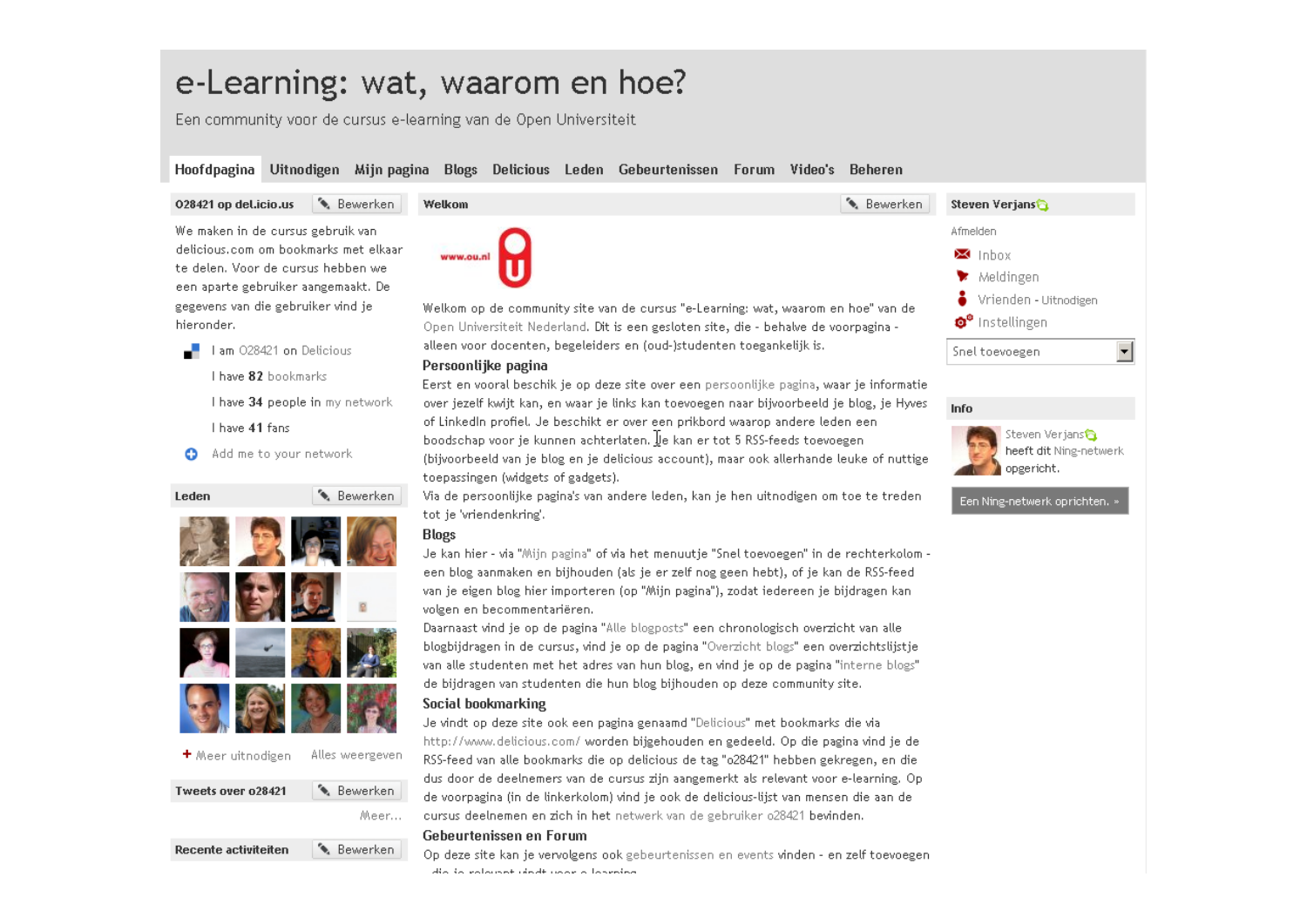| <b>G</b> Elluminate Live! - Virtuele klas 12 mei                                                                                                      | <b>C</b> Application Sharing                                                                                       |                                                                                                                                                           | $\mathbf{x}$                                     |  |  |  |
|-------------------------------------------------------------------------------------------------------------------------------------------------------|--------------------------------------------------------------------------------------------------------------------|-----------------------------------------------------------------------------------------------------------------------------------------------------------|--------------------------------------------------|--|--|--|
| File<br>Tools Window Help<br>Session View                                                                                                             |                                                                                                                    | Cursus: Racketspelen op de Academie voor Sportstudies - Windows Internet Explorer                                                                         | l cl                                             |  |  |  |
| H C                                                                                                                                                   | <b>S</b> Google<br>http://moodle2-ipo.ou.nl/course/view.php?id=12<br>$-84$<br>$\pmb{\times}$<br>$\triangledown$    |                                                                                                                                                           |                                                  |  |  |  |
| <b>C</b> Participants                                                                                                                                 | X Norton Mehishing-bescherming aan<br>Identity Safe -<br>*** Aanmeldingen ▼                                        |                                                                                                                                                           |                                                  |  |  |  |
| ₽<br><b>Participants</b><br>$\bigcirc$ $\bigcirc$ $\bigcirc$ $\bigcirc$ $\bigcirc$ Anne - Fleur Weide (850035130) (                                   | $\times$ Google                                                                                                    | → <mark>X</mark> Zoeken →<br>db<br>C Delen v Str Sidewiki v<br>$\blacksquare$                                                                             | Spelling controleren + >><br>ℭ                   |  |  |  |
| <b>O</b> / <b>D</b> 2 Ivo Spek (839017708) (Moderator)                                                                                                | Aanbevolen websites ▼ @ Meer invoegtoepassing ▼ @ My Delicious @ Save to Delicious<br>$\leftrightarrow$ Favorieten |                                                                                                                                                           |                                                  |  |  |  |
| <b>O</b> / <b>D Q</b> Olga Firssova (ofi) (Moderator, Pro<br>● / ■ <u>●</u> Cindy Koolhaas (839045382)<br>← → → E kitty Tilburg (850478532) (Profile) |                                                                                                                    | 88 . (@ Welkom   HALO racketspel   11 Cursus: Racketspelen o X                                                                                            |                                                  |  |  |  |
|                                                                                                                                                       |                                                                                                                    | Racketspelen op de Academie voor Sportstudies                                                                                                             | Je bent ingelogd als Ivo vd Spek                 |  |  |  |
|                                                                                                                                                       | ipo > Racketspelen op de HALO                                                                                      |                                                                                                                                                           | Zet wijziger                                     |  |  |  |
|                                                                                                                                                       | <b>Mensen</b><br>E.                                                                                                | Overzicht van het onderwerp                                                                                                                               | <b>Binnenkort</b>                                |  |  |  |
|                                                                                                                                                       | 製 Deelnemers                                                                                                       |                                                                                                                                                           |                                                  |  |  |  |
|                                                                                                                                                       | <b>Zoeken in forums</b><br>$\Box$                                                                                  | Welkom op de leeromgeving van het vak                                                                                                                     | Recente wijzigingen<br>Activiteit sinds maandag, |  |  |  |
| $\overline{\phantom{a}}$                                                                                                                              |                                                                                                                    | racketspelen op de Academie voor Sportstudies.                                                                                                            | 2010, 20:30                                      |  |  |  |
|                                                                                                                                                       | Start                                                                                                              | Deze moodle leeromgeving is in het geheel gewijd aan de                                                                                                   | Volledig rapport van rec<br>wijzigingen          |  |  |  |
| $\blacksquare$ Chat                                                                                                                                   | Geavanceerd zoeken (?)                                                                                             | competentietoetst voor racketspelen. Deze toest is vorm gegeven in drie                                                                                   | Niets nieuws sinds je laats                      |  |  |  |
| Show All<br>$\overline{\phantom{0}}$<br>$\circ$<br>Cindy Koolhaas (839045382): Jammer dat leerkracht zelf                                             |                                                                                                                    | studietaken. In elke studietaak volgt gedetaileerde instructie over wat er van je<br>wordt verwacht om te bewijzen dat je competent bent in het geven van | in                                               |  |  |  |
| laeen discusie kan starten.                                                                                                                           | <b>Beheer</b><br>E.<br>i Zet wijzigen aan                                                                          | racketspellessen in het onderwijs.                                                                                                                        |                                                  |  |  |  |
| Kitty Tilburg (850478532): bedank Anne-Fleur                                                                                                          | 图 Instellingen                                                                                                     | De inhoud van alle racketspel lessen die je in Hoofdfase 1 en Hoofdfase 2                                                                                 | Kalender                                         |  |  |  |
| Moderator (Olga Firssova (ofi)): Anne-Fleur, zou je de<br>mic uitzetten?                                                                              | <b>里 Cijfers</b><br>4∲ Groepen                                                                                     | gehad hebt, kun je bekijken op de racketspel site van de HALO. Gebruik deze                                                                               | mei 2010                                         |  |  |  |
| Kitty Tilburg (850478532): Ik vind het vreselijk om dit te                                                                                            | Importeer                                                                                                          | site vooral voor het voorbereiden van racketspel onderwijs.                                                                                               | Di Wo Do<br>Zo<br>Ma                             |  |  |  |
| zeggen, maar als docent technologie moet dit van mijn hart:<br>bouw je ondersteunende PPP op met kernwoorden, en                                      | ⊾ Standaardinstellingen<br>$\sqrt{2}$ Logs                                                                         | <b>W</b> Nieuwsforum                                                                                                                                      | 2<br>5<br>в                                      |  |  |  |
| vertel je verhaal hierom heen. Ik zie nu de klassieke fout van<br>veel te veel tekst wat afleid van JOUW verhaal                                      | <b>P:</b> Vragen                                                                                                   | $\Box$                                                                                                                                                    | 9<br>10 <sup>10</sup><br>12<br>11<br>13          |  |  |  |
|                                                                                                                                                       | <b>Bestanden</b><br>Zeg mijn lidmaatschap                                                                          | Studietaak 1                                                                                                                                              | 19<br>16.<br>17<br>18<br>20                      |  |  |  |
|                                                                                                                                                       | van Racketspelen op                                                                                                | Opdracht 1:                                                                                                                                               | 24 25 26<br>27 2<br>23<br>30 31                  |  |  |  |
| to This Room<br>Send                                                                                                                                  | de HALO op<br>$\mathbb{F}$ Profiel                                                                                 | Lees de hoofdstukken 1 t/m 5 van de competentietoets.                                                                                                     | <b>Sleutel</b>                                   |  |  |  |
| Audio - Ivo Spek (839017708)                                                                                                                          | Mijn cursussen                                                                                                     | Opdracht 2:                                                                                                                                               | s Globaal<br>& Cursus                            |  |  |  |
|                                                                                                                                                       | $\Box$<br><sup>9</sup> <sup>9</sup> Netwerk Open                                                                   | Maak van de hoofdstukken stageplaats, sportbiografieen, beginsituatie,<br>logitimoring on do gorandaloogde bronnen oon wordboetand. Lower daze in         | & Groep<br><b>as Gebruik</b>                     |  |  |  |
| Ctrl+F2                                                                                                                                               |                                                                                                                    | <b>ED</b> Internet   Beveiligde modus: ingeschakeld                                                                                                       | ۊ<br>$\overline{\phantom{a}}$                    |  |  |  |
|                                                                                                                                                       |                                                                                                                    |                                                                                                                                                           |                                                  |  |  |  |
| <b>IT AN ANT</b><br>Doelen van het<br>40:40                                                                                                           |                                                                                                                    |                                                                                                                                                           | 브                                                |  |  |  |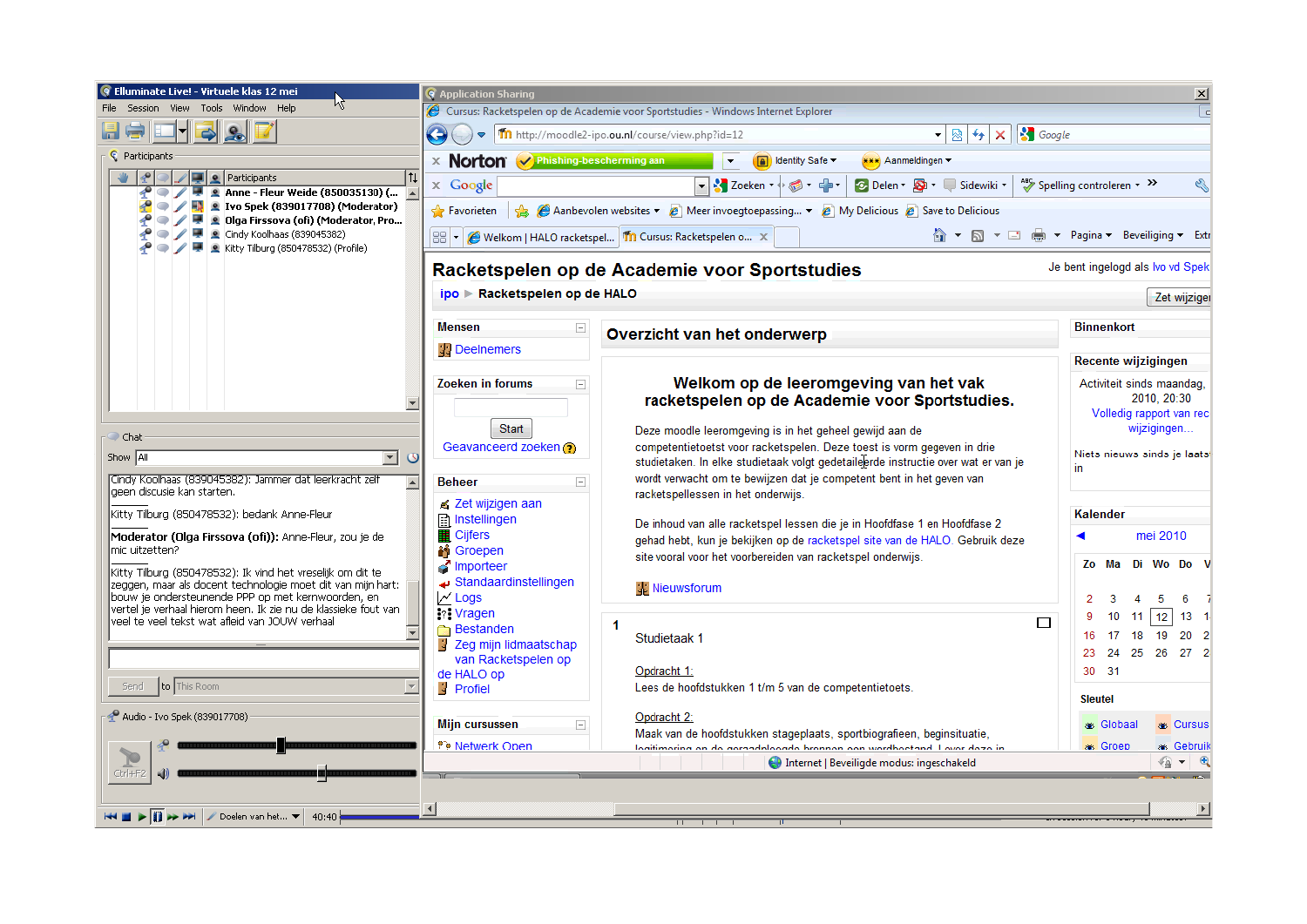## **Characteristics of learning situations**

- Groups vs. Individual
- Pacing (cohorts) vs. Any time, any pace
- Content-centric vs. Group-centric vs. Teacher-centric
- Formal learning vs. Non-formal learning
- Initial vs. Post-initial
- Distance/online vs. Blended
- Synchronous vs. Asynchronous
- $\rightarrow$  Match learning situation with appropriate e-coaching competences



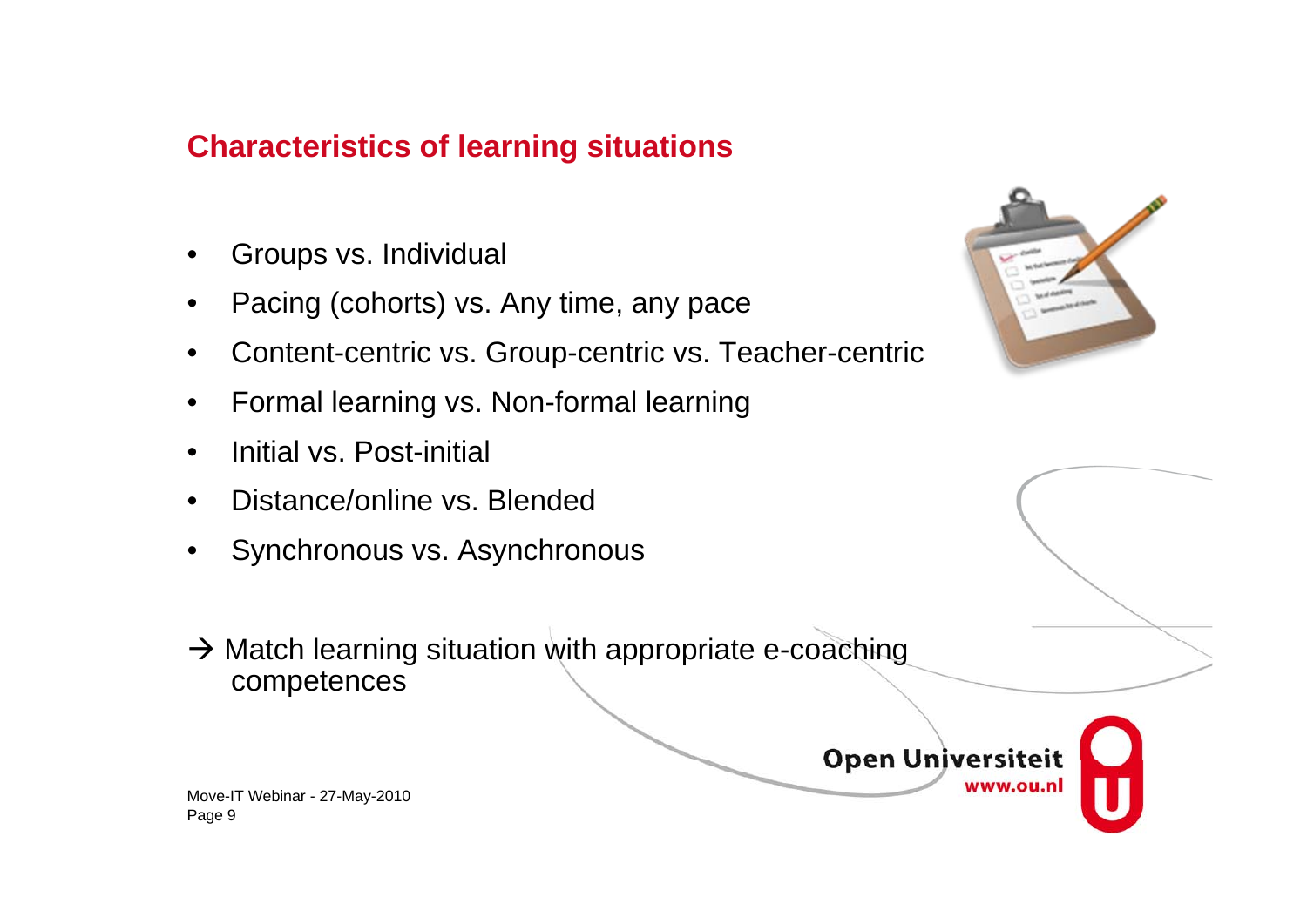### **E-Coaching competences in the literature**

- 5-stage model (Salmon, 2000, Move-IT webinar, May 13, 2010)
- Roles involved in online teaching (Goodyear, Salmon, et al. 2001)
- Classification of online tutor competencies (Reid, 2002)



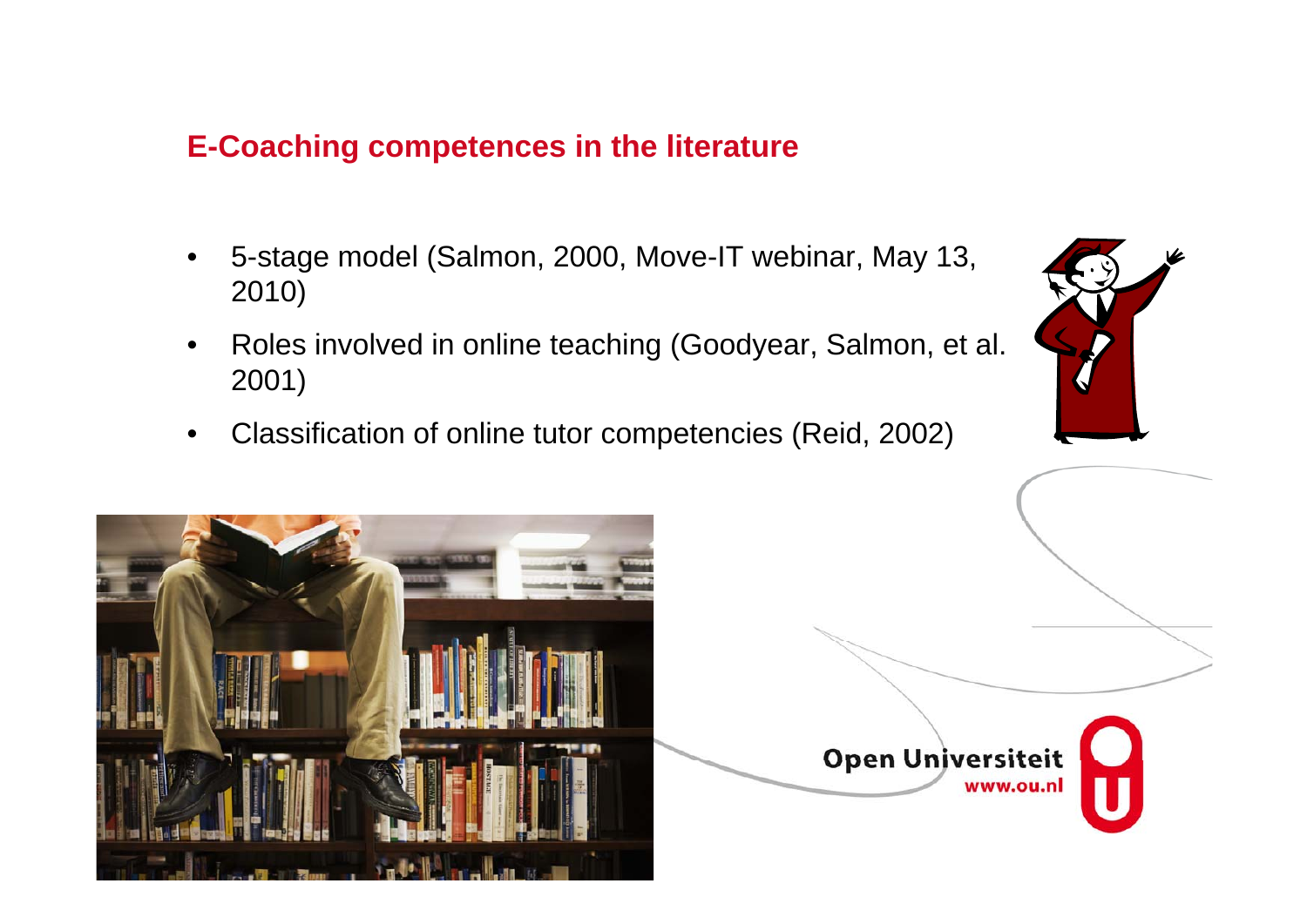### **Salmon, G. (2000) – E-moderating**



![](_page_11_Picture_2.jpeg)

![](_page_11_Picture_3.jpeg)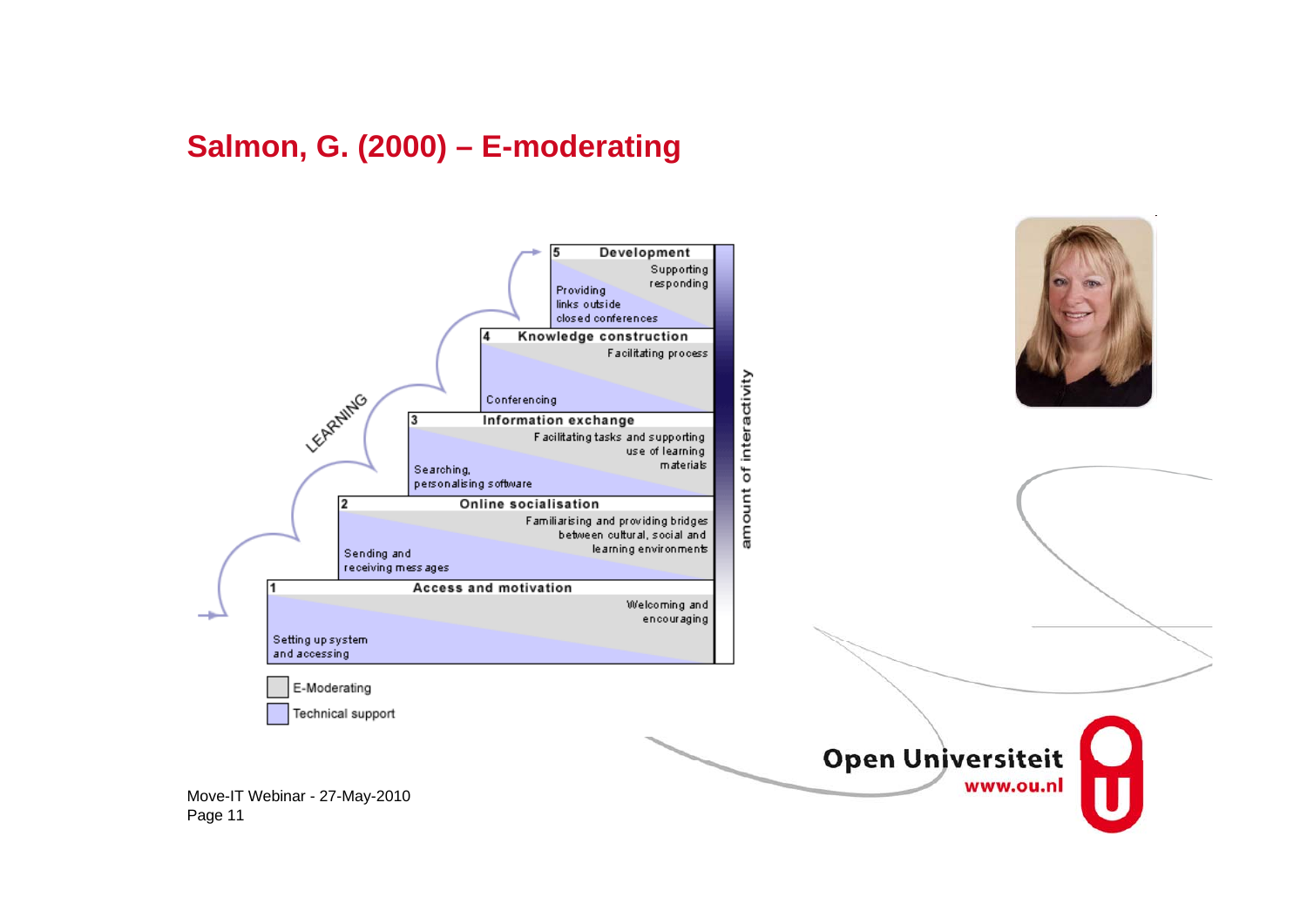### **Goodyear, P., Salmon, G. et al. (2001) - Roles involved in online teaching**

Page 12

![](_page_12_Figure_1.jpeg)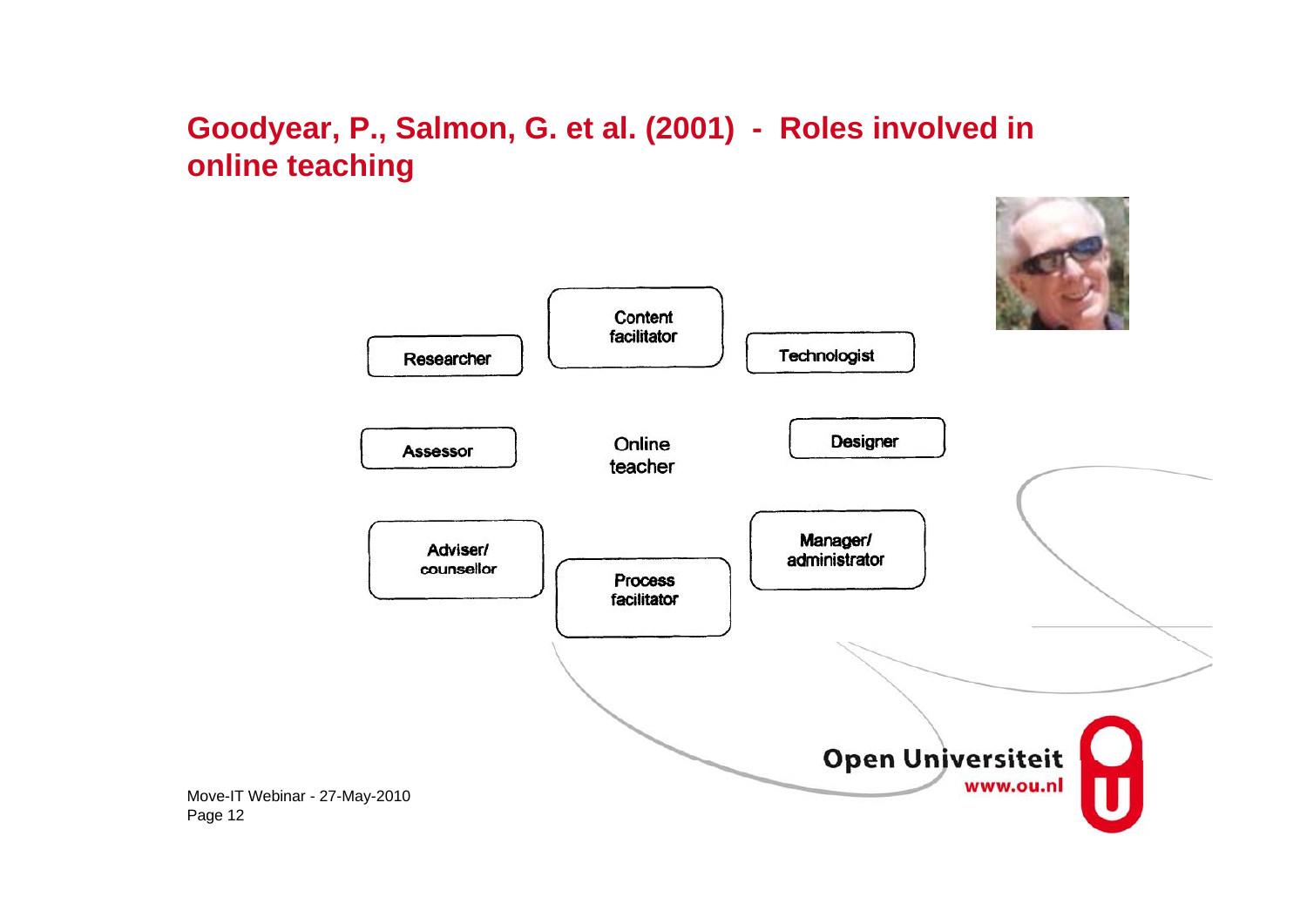# **Reid, D. (2002) - Classification of online tutor competencies**

- 1. Technical knowledge
	- Attitude, choice, resources, support, use
- 2. Content expertise
	- Find/share resources, analyse questions, formulate tasks
- 3. Process facilitation
	- Understand social process, communicate online, support
- 4. Evaluation
	- Assessment, feedback, monitoring
- 5. Course management
	- Administer, access, enroll

![](_page_13_Picture_11.jpeg)

![](_page_13_Picture_12.jpeg)

![](_page_13_Picture_13.jpeg)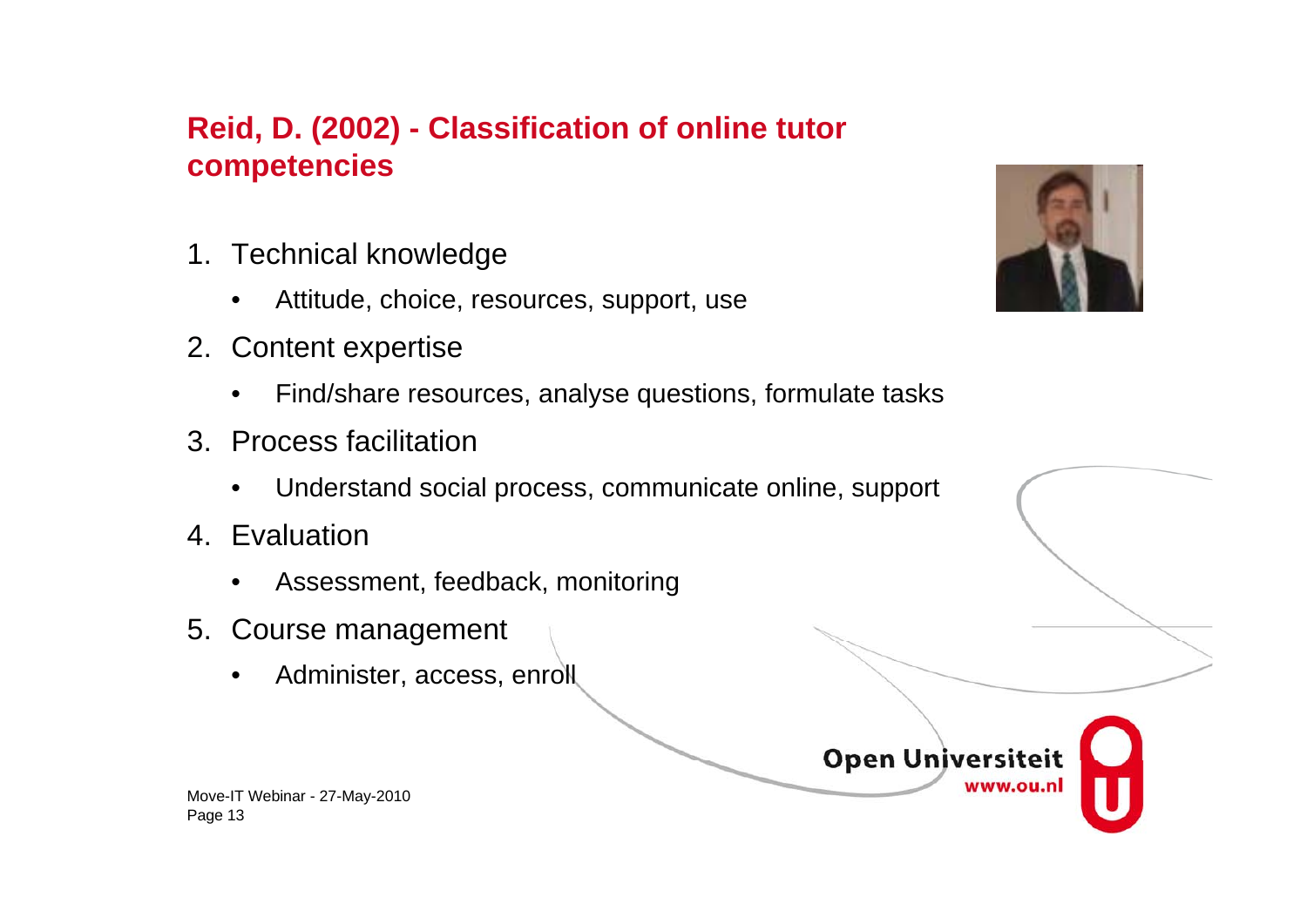### **Toll-Net guidelines (Verjans, De Pauw, Jacobs 2008)**

- Stay up-to-date (as a professional)
- Coach-em (your students)
- Don't be afraid to experiment (as a professional)
- Give feedback (to your students)
- Work together (with your peers/colleagues)
- Plan and set limits (for yourself and your students)

![](_page_14_Picture_7.jpeg)

![](_page_14_Picture_8.jpeg)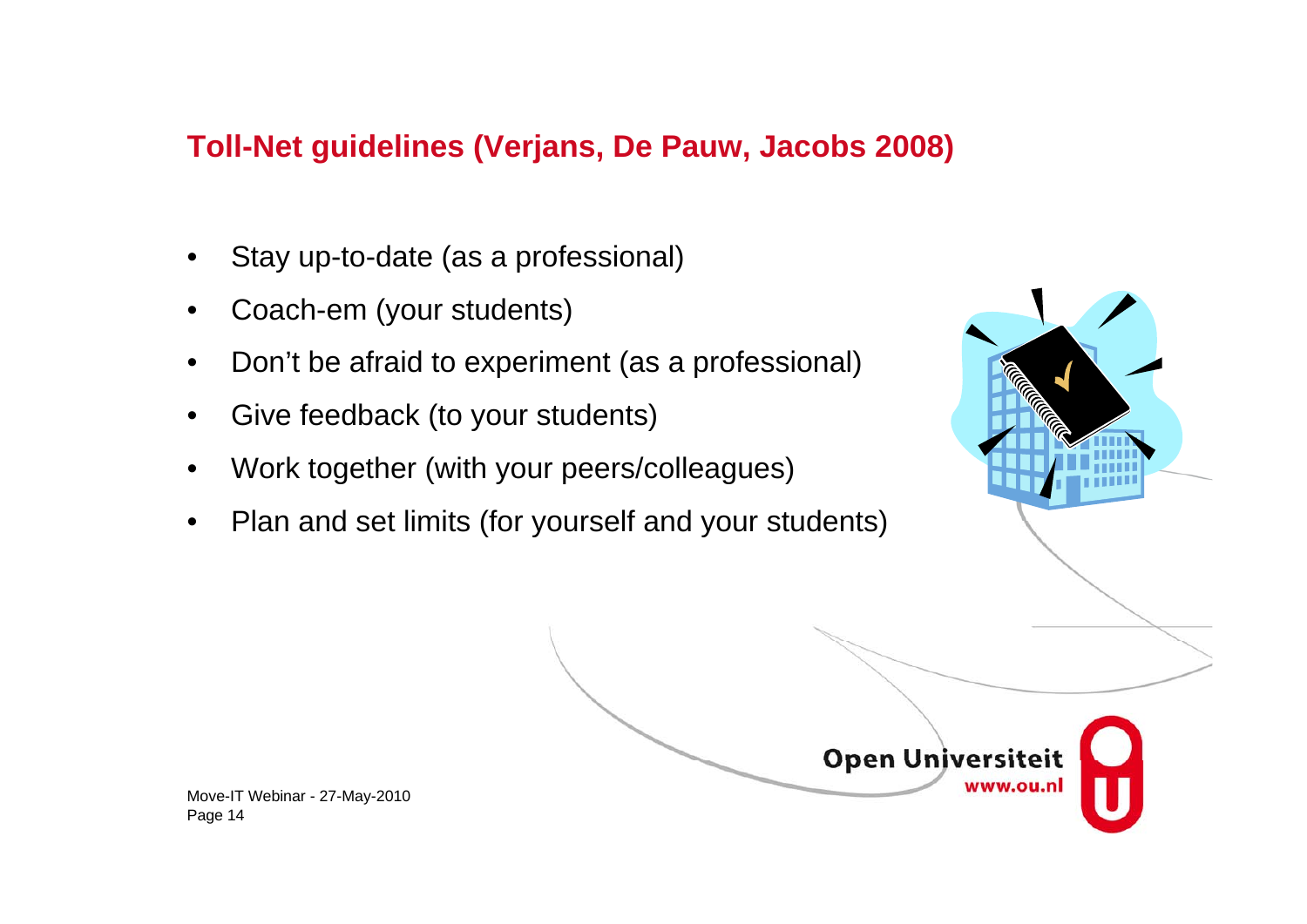# **What about the future? Social media = New tools for e-coaching**

- Create virtual familiarity
	- Blogging
	- **Microblogging**
	- Social networking
- Share content
	- Social bookmarking
	- Slides, photos, videos
	- Documents, publications
- Be available on IM
	- Skype, MSN, GTalk

![](_page_15_Picture_11.jpeg)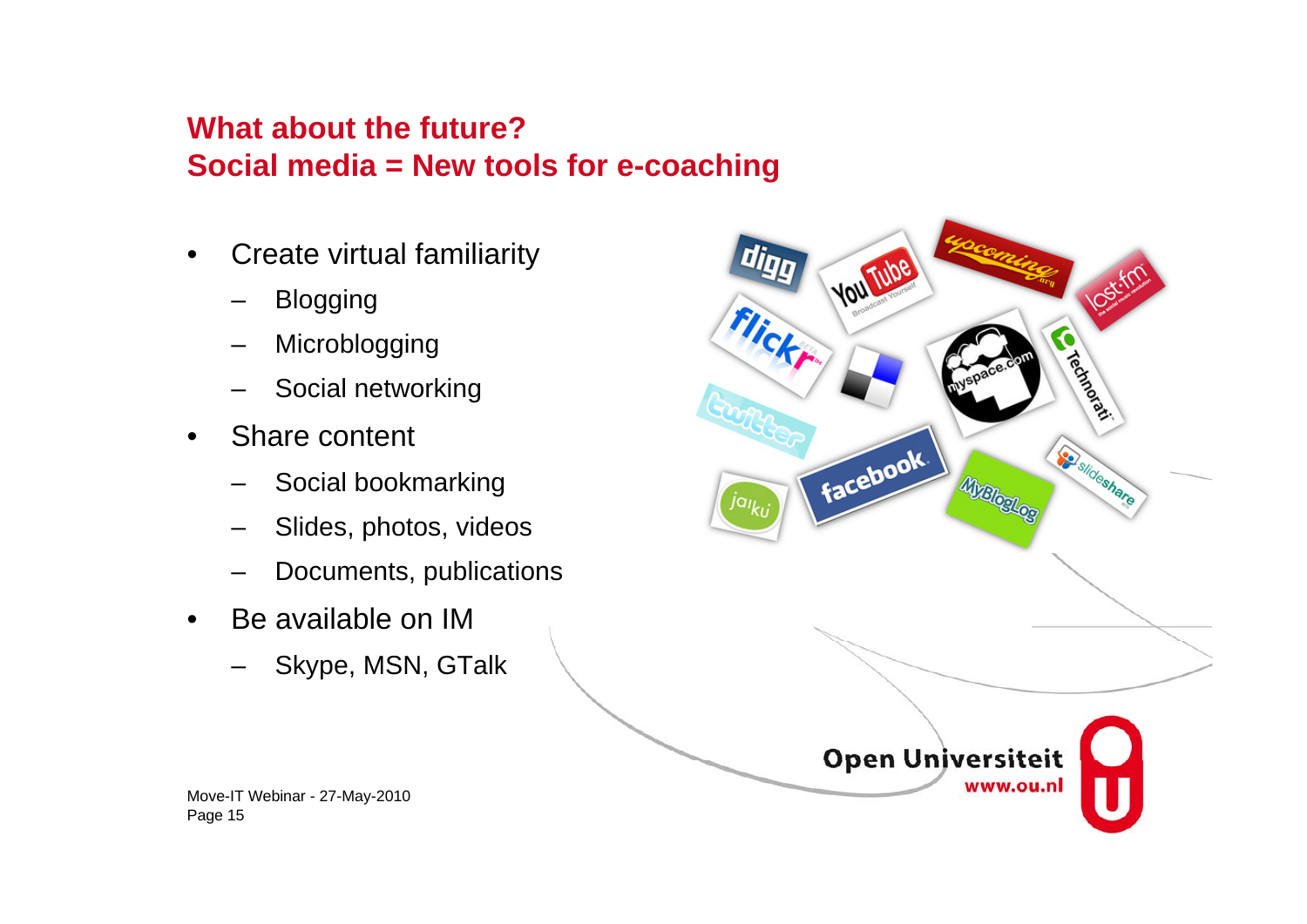# **That's all, folks**

http://www.ou.nl/ http://www.celstec.org/ http://netvibes.com/sverjans

![](_page_16_Picture_2.jpeg)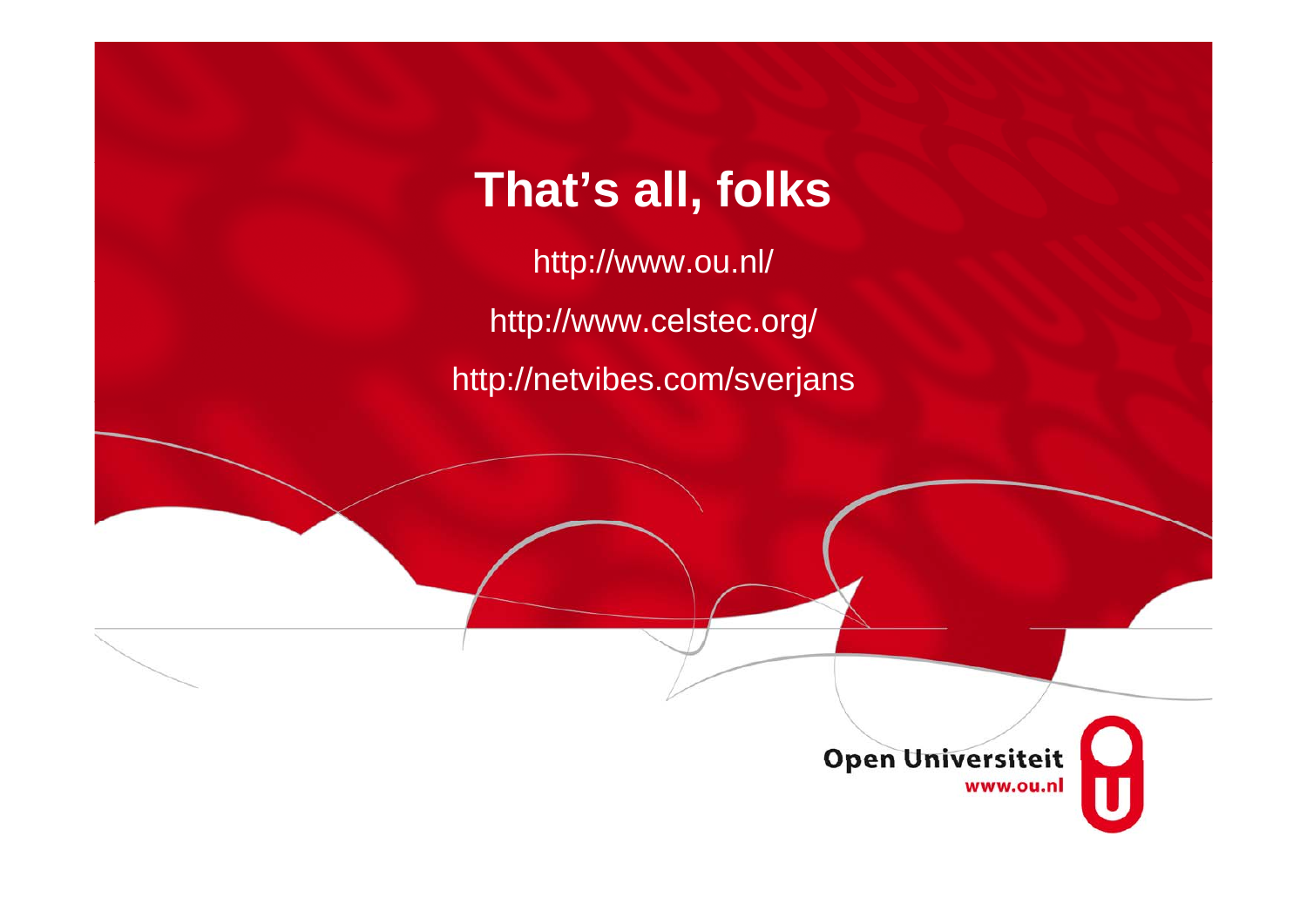### **References**

- Eliseleren
	- Cannaerts, M., Vandeput, L., Erlingen, G., Vandeven, L., Truyen, F., Goethals, M., et al. (2005). *ELISE - Online in-service teacher training*. Paper presented at the EDEN 2005 Annual Conference, Helsinki.
	- Cannaerts, M., Wambeke, T., & Verjans, S. (2007). *Integrating social software in an online e-learning course for teachers*. Paper presented at the EDEN 2007 Annual Conference, Naples, Italy.
- Toll-Net
	- De Pauw, S., & Verjans, S. (2009). Toll-net: samenwerken aan e-leren en gecombineerd leren voor volwassenen *ICT en onderwijsvernieuwing* (Vol. 20, pp. Onderwijs en leren - Afstandsleren en ICT - Gecombineerd onderwijs 4 / 83-106). Mechelen: Wolters Plantyn.

![](_page_17_Picture_6.jpeg)